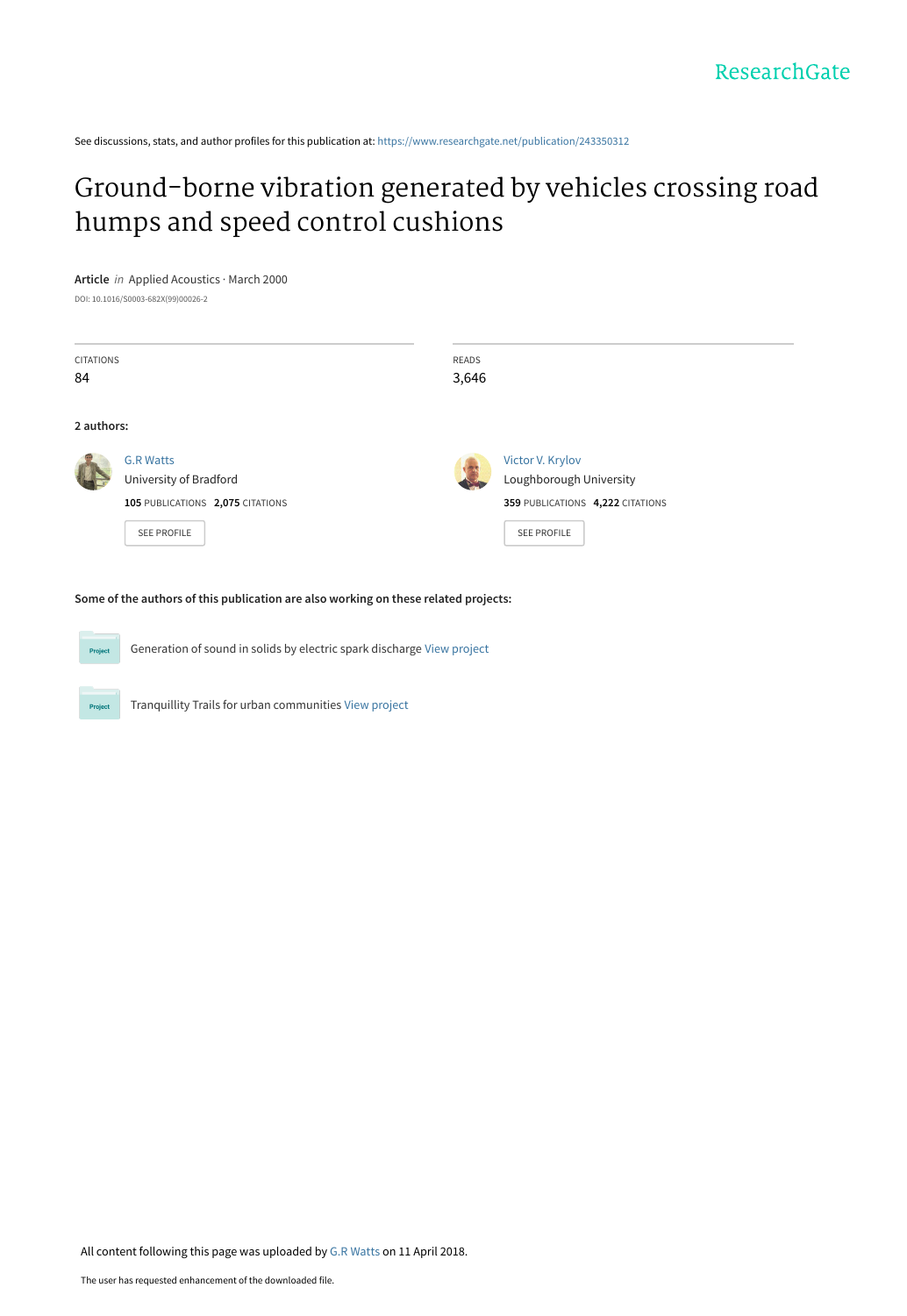

Applied Acoustics 59 (2000) 221-236



www.elsevier.com/locate/apacoust

## Ground-borne vibration generated by vehicles crossing road humps and speed control cushions

## G.R. Watts<sup>a,\*</sup>, V.V. Krylov<sup>b</sup>

<sup>a</sup>Noise and Vibration Group, Transport Research Laboratory, Old Wokingham Road, Crowthorne, Berkshire, RG45 6AU, UK bNottingham Trent University, Nottingham, UK

Received 12 October 1998; received in revised form and accepted 20 April 1999

#### Abstract

Road humps and speed cushions are used to control vehicle speeds in residential areas. Ground-borne vibrations are produced when vehicles pass over these profiles and in some cases they can reach perceptible levels in adjacent buildings. This paper describes a study to assess the size and nature of these vibrations. Measurements of peak particle velocity have been taken alongside a selection of hump and cushion designs using a range of vehicles under controlled driving conditions. Vibration levels have been predicted using a vehicle model and related to measured values. Results from a previous study of the generation and transmission of traffic vibration in different soils have been used to provide guidance on the siting of these surface pro®les to avoid disturbance. The research highlights the need to carefully consider the siting of these profiles especially on soft soils.  $\odot$  2000 Transport Research Laboratory. Published by Elsevier Science Ltd. All rights reserved.

Keywords: Traffic-induced vibration; Road humps and speed cushions; Perception of vibration

## 1. Introduction

Road humps are commonly used by Local Authorities in the UK at sensitive road locations as a means of reducing vehicle speeds and hence accidents. Speed cushions, a form of road hump, only span part of the carriageway width and are designed to reduce light vehicle speeds but allow larger vehicles with wider wheel tracks to straddle all or most of the raised area. This reduces passenger discomfort in buses and allows large emergency vehicles to use routes where cushions have been installed with relatively little restriction.

<sup>\*</sup> Corresponding author. Tel.:  $+44-(0)1344-770-414$ ; fax:  $+44-(0)1344-770-918$ .

E-mail address: grwatts@trl.co.uk (G.R. Watts).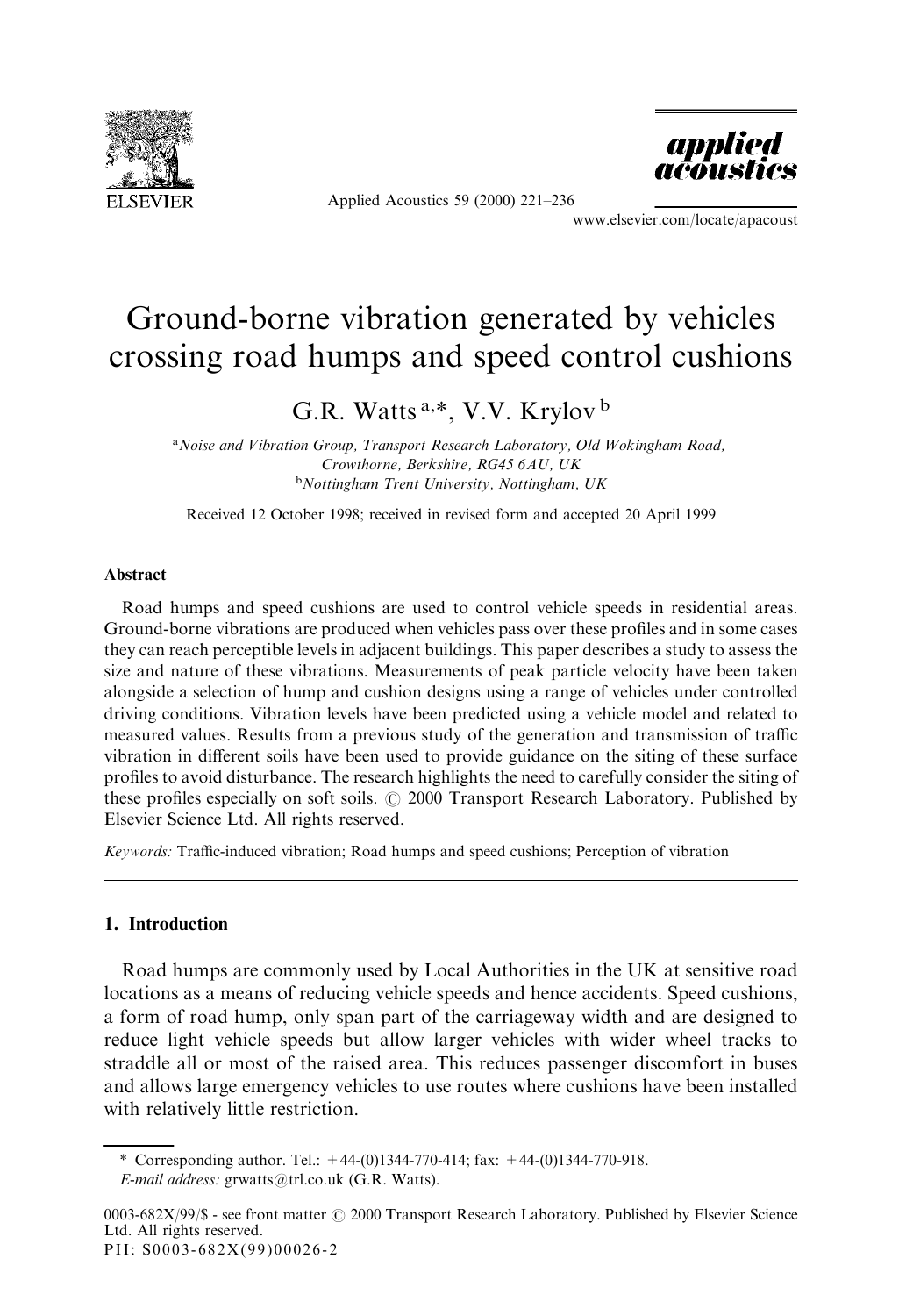Early studies were concerned with designing humps to cause uncomfortable vibrations *inside* the vehicle when the design speed was exceeded [1] but little consideration was given at that time to the vibrations generated in the ground. However, more recently concern has been expressed by some Local Authorities about the level of ground vibrations experienced by residents living close to affected roads. Some residents groups report severe disturbance including sleep disturbance and property damage.

This Paper describes a study to assess the vibration levels generated by a wide range of vehicle types crossing a selection of hump and cushion designs. Measurement of peak particle velocity (PPV) has been taken on a test track close to each profile and comparisons have been made with predictions obtained from a vehicle model. Using results from a previous study of the generation and transmission of traffic vibrations in different soils [2] the maximum likely levels of vehicle generated ground-borne vibration alongside each profile design have been predicted for a range of site conditions. This information can be referred to by Local Authorities when selecting traffic calming measures to ensure that residents are not exposed to levels of vibration likely to cause disturbance.

#### 2. Theory

Ground-borne vibrations are generally perceptible in situations where the road surface is uneven and buildings are situated close to the road [3]. Road humps and cushions can therefore be a potential source of this type of vibration. The frequencies of these vibrations are generally in the range  $8-16$  Hz and result from the "wheel hop" mode of vibration of the vehicle's suspension, i.e. the oscillation of the axle and wheel between the tyre and suspension. Both compression and shear waves are produced in the ground and their amplitudes and attenuation with distance depend critically on the soil composition. These short duration or impulsive ground-borne vibrations, rather than those produced by airborne sound waves, often produce the highest peak particle velocities (PPVs) in the hard structure of the building. Previous research has examined the effects of traffic-induced ground-borne vibrations on buildings and soils [3].

For small irregularities in the road surface an empirical prediction equation has been developed based on measurements on a wide variety of soils and from TRL test track experiments [2]. This predicts the expected maximum vertical velocity in mm/s,  $PPV<sub>max</sub>$ , at a building foundation due to heavy vehicles passing over a road surface defect. The  $PPV_{\text{max}}$  is given by:

$$
PPV_{\text{max}} = 0.028 \text{agp} \frac{v}{48} \left(\frac{r}{6}\right)^x \tag{1}
$$

where  $a =$  maximum height or depth of the road surface defect in mm,  $v =$  maximum expected speed of HGVs in  $km/h$  and  $g =$  ground scaling factor (explained below). If the surface defect occurs in one wheel path then  $p=0.75$ , otherwise  $p=1$ . The distance of the measurement point from the defect in metres is  $r$  and  $x$  is the power coefficient, which determines the rate of attenuation in different soil types.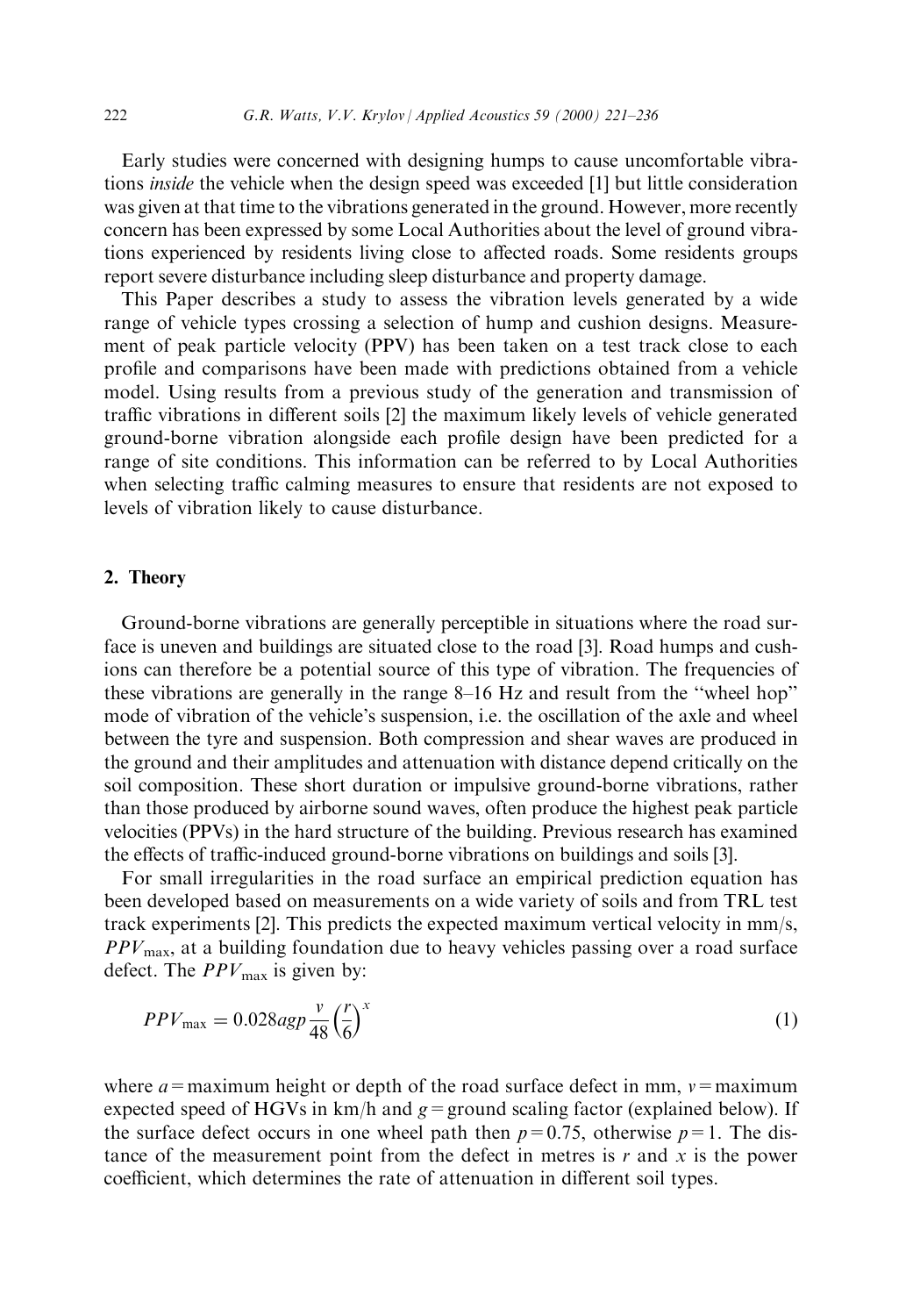Although it would be possible to use this equation to estimate the maximum vibration generated by heavy vehicles passing over a road hump it should be noted that the equation was developed from results where vehicles travelled over relatively small discontinuities in the road surface (i.e. maximum lengths and heights were 1.2 m and 55 mm, respectively). Typically road humps present a significantly larger road profile with lengths ranging over  $8 \text{ m}$  and heights up to 100 mm. Consequently, it was not considered valid to extrapolate results in order to predict the effects of the introduction of these devices. The experimental design used in the present study was to measure the vibration levels produced by a wide range of vehicles crossing a range of different humps and cushions under controlled conditions on the TRL test track and then to estimate effects at different sites by taking into account the generation and propagation of vibration in different soils.

Previous studies have established that the shear modulus of the ground is an important determinant of the level of the vibration produced by a given size of irregularity. Where the shear modulus is low, e.g. in soft soils such as alluvium and peat deposits, a relatively large response can be expected while material with a high modulus such as rock, little vibration is generated. It is therefore essential to make corrections for ground conditions when extrapolating from measurements taken, for example, on the TRL test track where the underlying subsoil is relatively firm, to other sites where the soil conditions are significantly different. This adjustment has been achieved by measuring the transfer function between a suitable force input to the road and the resulting ground vibration for representative soil types ranging from very soft to very firm. The PPV at a site,  $PPV_s$ , can be calculated from:

$$
PPV_s = PPV_t \frac{H_s(f)}{H_t(f)}
$$

where  $PPV<sub>t</sub>$  is the peak particle velocity measured on the test track and  $H<sub>s</sub>(f)$  and  $H_t(f)$  are the moduli of the transfer functions at the site and on the track respectively and f is the forcing frequency. In this case the transfer function  $H(f)$  is defined as the ratio of the amplitudes of the vertical velocity at a given distance resulting from the application of a vertical sinusoidal force of frequency  $f$  at the origin. For the purposes of this study and previous work the forcing frequency has been taken to be 12 Hz as this is a typical wheel hop frequency. The factor  $H_s(f)/H_t(f)$  is referred to as the ground scaling factor,  $t$ , in Eq. (1) above. Values of  $t$  based on measurements carried out at the track location where the humps were tested have been found to range from  $0.06$  for very firm ground such as chalk rock to  $4.40$  for a soft soil such as alluvium.

## 3. Vehicle model

Theoretical investigations of ground vibrations generated by road traffic on statistically rough surfaces and by accelerating and braking vehicles have been carried out by several authors [4±8]. However, vibrations caused by vehicles travelling over single obstacles such as road humps have received attention only recently [9].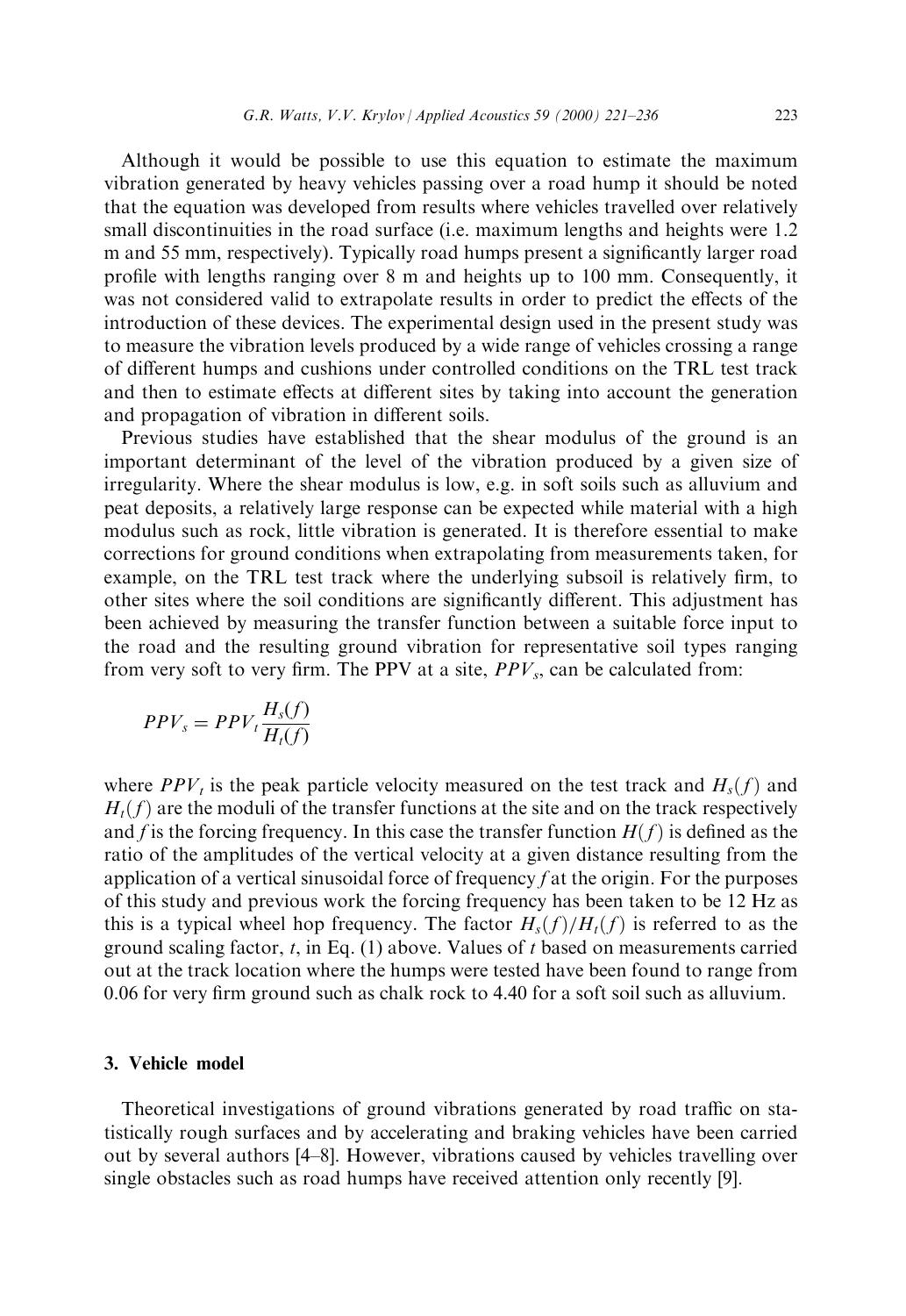Typical mechanical models of a two axle road vehicle travelling on uneven road surface possess four degrees of freedom corresponding to four main low frequency resonances related to body bounce and pitch and front and rear wheel hops [6,9,10]. Body bounce and pitch resonances are normally in the range  $1-3$  Hz and do not lead to appreciable ground vibrations. This is evident from records of vibration time histories of heavy vehicles crossing road irregularities. Generally, for these conditions wheel hop frequencies dominate, with the heaviest axle of a two axle vehicle generally producing the highest vibration levels [3]. Consequently, in order to predict the PPV from two-axle heavy vehicles passing over a hump, a simple one-axle model was used. This contrasts with a two-axle model considered previously [9].

The model adopted takes into account only vertical vibration of the wheel and axle assembly and for this purpose the body is immobile. Fig. 1 illustrates the modelling concepts where the wheel-axle mass is m and  $K_1$  and  $K_2$  are the spring constants of the tyre and suspension respectively. If the hump cross-section is described by the function  $z_1 = f(x)$  where x is the horizontal dimension, then the equation describing vertical displacements of the axle  $z_2$  is then given by:

$$
m\frac{\partial^2 z_2}{\partial t^2} + Q\frac{\partial z_2}{\partial t} + Kz_2 = K_1 z_1(t)
$$
\n(2)

where K is the combined elasticity of tyre and suspension  $(K_1 + K_2)$  and Q is the total damping coefficient.

Solving Eq. (2) by the Fourier method the Fourier transform  $Z_2(\omega)$  of the wheel-axle displacement  $z_2(t)$  is:

$$
Z_2(\omega) = \frac{\omega_1^2 Z_1(\omega)}{\sqrt{(\omega_0^2 - \omega^2)^2 + (2\omega\alpha)^2}} \exp\left(-i\tan^{-1}\left(\frac{2\omega\alpha}{\omega_0^2 - \omega^2}\right)\right)
$$
(3)



Fig. 1. Simplified mechanical model of a vehicle taking into account only wheel-axle vibrations.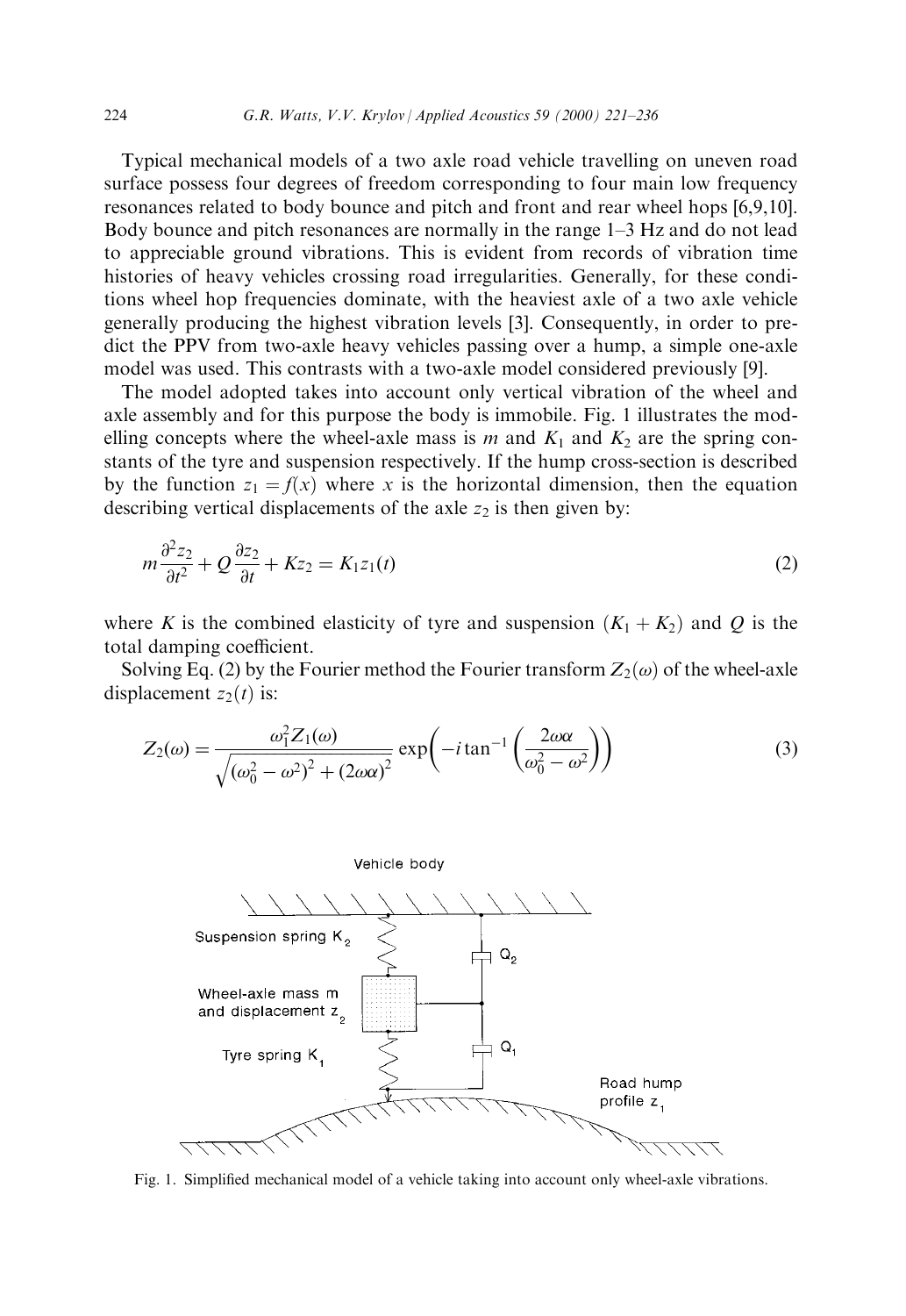where  $\omega_0 = \sqrt{(K/m)}$  is the wheel hop frequency,  $\omega_1 = \sqrt{(K_1/m)}$  is the natural frequency of oscillation of the wheel-axle assembly on the tyre,  $\alpha = Q = 2m$  is the normalised damping coefficient and  $Z_1(\omega)$  is the Fourier spectrum corresponding to the hump profile.

The Fourier spectrum of the force applied to the road during the pass-by is then:

$$
T(\omega) = K_1(Z_2(\omega) - Z_1(\omega))
$$
\n<sup>(4)</sup>

This force is responsible for generating ground vibrations, which were calculated using the Green's function formalism developed in a previous paper [9]. Integration of generated ground vibration spectra around the dominant frequency  $\omega_0$  was used to obtain the PPV.

The vehicle model was initially calibrated for the case of a two-axle vehicle traversing a single hump and then the model was used to predict PPVs under further conditions.

## 4. Experimental method

#### 4.1. Test profiles

A total of eight profiles were selected for the study and the dimensions are given in Table 1. The specifications were representative of designs which are in common use on the public highway. The wide cushions (A, B and C) had an overall width (OW) of 1900 mm and widths of the raised area (plateau widths, PW) that would enable most heavy vehicles to track along the sloped sides of the profiles. OL and PL are

| Profile code | Dimensions (mm) <sup>a</sup>                                                                                |           |      |                                           |    | Gradients                                                          |              |
|--------------|-------------------------------------------------------------------------------------------------------------|-----------|------|-------------------------------------------|----|--------------------------------------------------------------------|--------------|
|              | OL                                                                                                          | <b>OW</b> | PL   | PW                                        | H  | Ramp                                                               | Side         |
| Cushions     |                                                                                                             |           |      |                                           |    |                                                                    |              |
| A            | 2000                                                                                                        | 1900      | 800  | 1300                                      | 74 | $1$ in $8.1$                                                       | $1$ in $4.1$ |
| B            | 3500                                                                                                        | 1900      | 2300 | 1300                                      | 71 | $1$ in $8.5$                                                       | $1$ in $4.2$ |
| C            | 3500                                                                                                        | 1900      | 2540 | 1420                                      | 72 | $1$ in $7.7$                                                       | $1$ in $3.3$ |
| D            | 3500                                                                                                        | 1600      | 2540 | 1120                                      | 64 | 1 in 7.5                                                           | $1$ in $3.8$ |
| E            | 3500                                                                                                        | 1500      | 2540 | 1020                                      | 65 | $1$ in $7.4$                                                       | $1$ in $3.7$ |
| <b>Humps</b> |                                                                                                             |           |      |                                           |    |                                                                    |              |
| F            | 7800                                                                                                        | 4000      | 6000 | 3400                                      | 73 | $1$ in 12.3                                                        | $1$ in $4.1$ |
| G            |                                                                                                             |           |      | tapered sides with overall width 4000 mm. |    | Round-top profile hump 64 mm high, 3700 mm long, 3400 mm wide with |              |
| H            | Round-top profile hump 74mm high 900mm long, 3400 mm wide with<br>tapered sides with overall width 4000 mm. |           |      |                                           |    |                                                                    |              |

Table 1 Dimensions of test profiles

<sup>a</sup> OL, overall length; OW, overall width; PL, plateau length; PW, plateau width; H, mean height.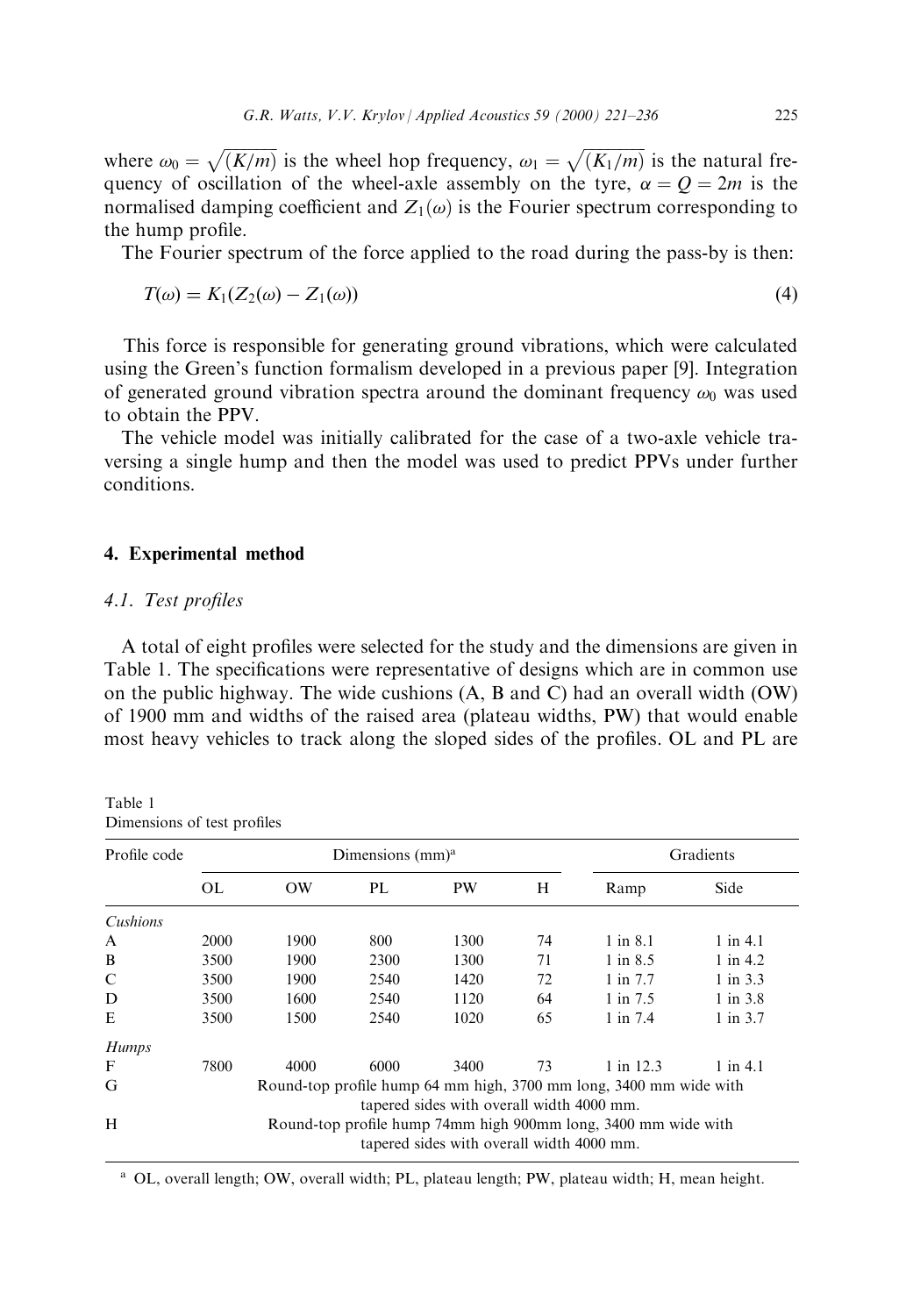overall length and plateau length, respectively. Most light vehicles, having a narrower wheel track, would be elevated to the full height of the plateau. The narrow cushions (D and E) would almost be completely straddled by heavy vehicles. The narrow cushions also had lower mean plateau heights than the wide cushions. The on/off ramp gradients and side gradients are given in Table 1. Profile G was a round-top hump 3700 mm long, 64 mm high, with gradual gradients. In contrast, profile H was a round-top design, only 900 mm long, and 74 mm high, forming steep on/off gradients. Profile F represented a long flat-top design, 73 mm high, with approximately 1:12 ramp gradients at each end. The overall length was nearly 8 m.

These test profiles were constructed on the TRL test track using a dense bituminous macadam material commonly used as a road surfacing in urban areas.

## 4.2. Vehicle selection and operation

Eleven vehicles were selected: one light vehicle, three buses and seven commercial vehicles. The selected vehicles had a range of different characteristics that might affect vibration generation such as vehicle weight, axle configuration and suspension type (see Table 2). With this wide selection of vehicles it was reasoned that likely maximum levels of roadside vibration would be determined for the range of profiles tested. Gross vehicle weights (GVWs) in the sample ranged from 1.7 t to approximately 38 t. As road humps are often installed on urban routes used by buses, three typical designs of bus were included. Commercial vehicles included two types of two-axle rigid trucks of 7.5 and 17 t GVW, respectively, two articulated trucks with a GVW of 38 and 32.5 t, respectively, and trucks with steel leaf and air suspensions. Most of the commercial vehicles were tested in both laden and unladen conditions.

For each test vehicle, drive-by tests were carried out over at least six of the eight test profiles. Supplementary tests were performed with the vehicles crossing two of the cushion profiles (B and E) off-centre, that is, with the nearside wheels crossing the plateau of the cushion and the off-side wheels tracking along the level road surface to

| Vehicle no.    | Description                | Model                   | Suspension<br>type | Weight during<br>tests (tonnes) |
|----------------|----------------------------|-------------------------|--------------------|---------------------------------|
| 1              | Passenger car              | Ford Sierra 1.8D        | Coil               | 1.4                             |
| $\overline{2}$ | Dropside truck             | MA.N.                   | <b>Steel</b>       | 7.4                             |
| 3              | Single deck bus            | Optare Delta            | Air                | 10.1                            |
| 4              | Double deck bus            | Optare Spectra          | Air                | 11.4                            |
| 5              | Midi bus 25 seats          | Optare Metrorider       | <b>Steel</b>       | 5.3                             |
| 6              | Dropside rigid truck       | Renault Dodge           | <b>Steel</b>       | 6.9                             |
| 7              | Vehicle 6 (laden)          | Renault Dodge           | <b>Steel</b>       | 16.1                            |
| 8              | Tractor and tipper trailer | Mercedes                | <b>Steel</b>       | 13.6                            |
| 9              | Vehicle 8 (laden)          | Mercedes                | <b>Steel</b>       | 38.4                            |
| 10             | Tractor and trailer        | DAF95 350 ATI (Leyland) | Air                | 17.4                            |
| 11             | Vehicle 10 (laden)         | DAF95 350 ATI (Leyland) | Air                | 32.2                            |

Table 2 Details of vehicles used during the study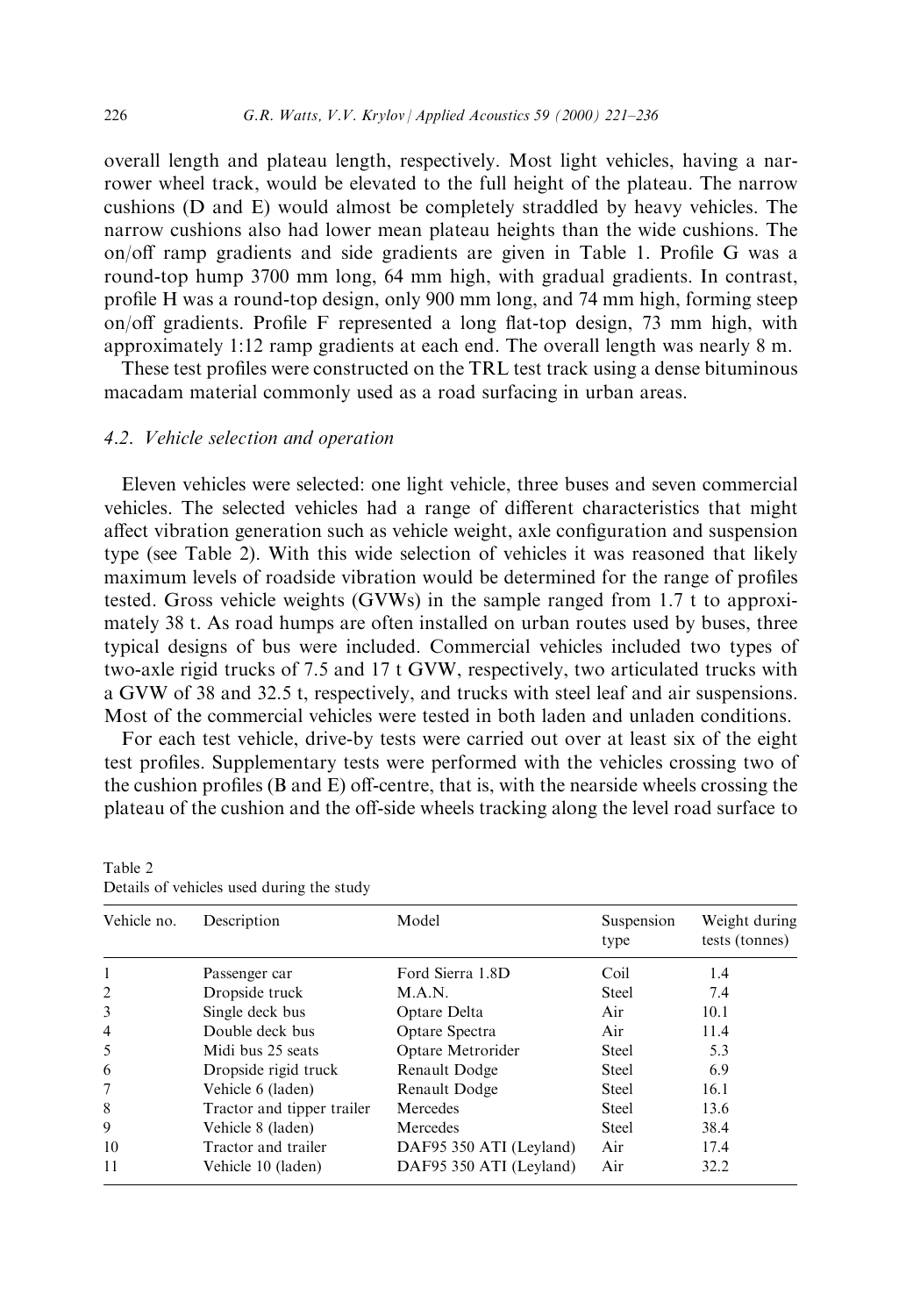one side. Specifically, on the approach to the test cushion the vehicle was aligned such that the nearside wheel tracked across the profile halfway between the centreline and the nearside edge of the plateau. This type of driving operation may perhaps be adopted by a driver if the approach to a cushion is partially obstructed by a vehicle parked at the side of the road. For the purposes of this study this test condition will be described as `not-straddling'. All other drive-bys were carried out with the vehicle aligned centrally with the test profile ('straddling').

Drive-bys were performed at road speeds of 15, 25, 35 and 45 km/h. It was known from previous surveys that this range of speeds would encompass typical crossing speeds recorded on the public highway [11].

## 4.3. Vibration measurement

Fig. 2 shows the layout of the test site. An array of three geophones was mounted firmly on the surface of the test track alongside the test profile to detect vibrations along three orthogonal axes (vertical, radial and transverse). The mounting position was in line with the centre of the profile at a distance of 6 m from the nearside wheel track.

The geophones were connected to a multi-channel signal processor, which digitised the input signals at a sampling rate of 1 kHz. This device was connected to a portable computer, which scaled and recorded the digitised particle velocity signal. Following each drive-by, the maximum velocity amplitude (PPV) value in each axis was recorded. Vehicle road speed was monitored using a radar speed meter. At least two measurements were taken for each drive-by condition.



Fig. 2. Layout of test site and measurement equipment.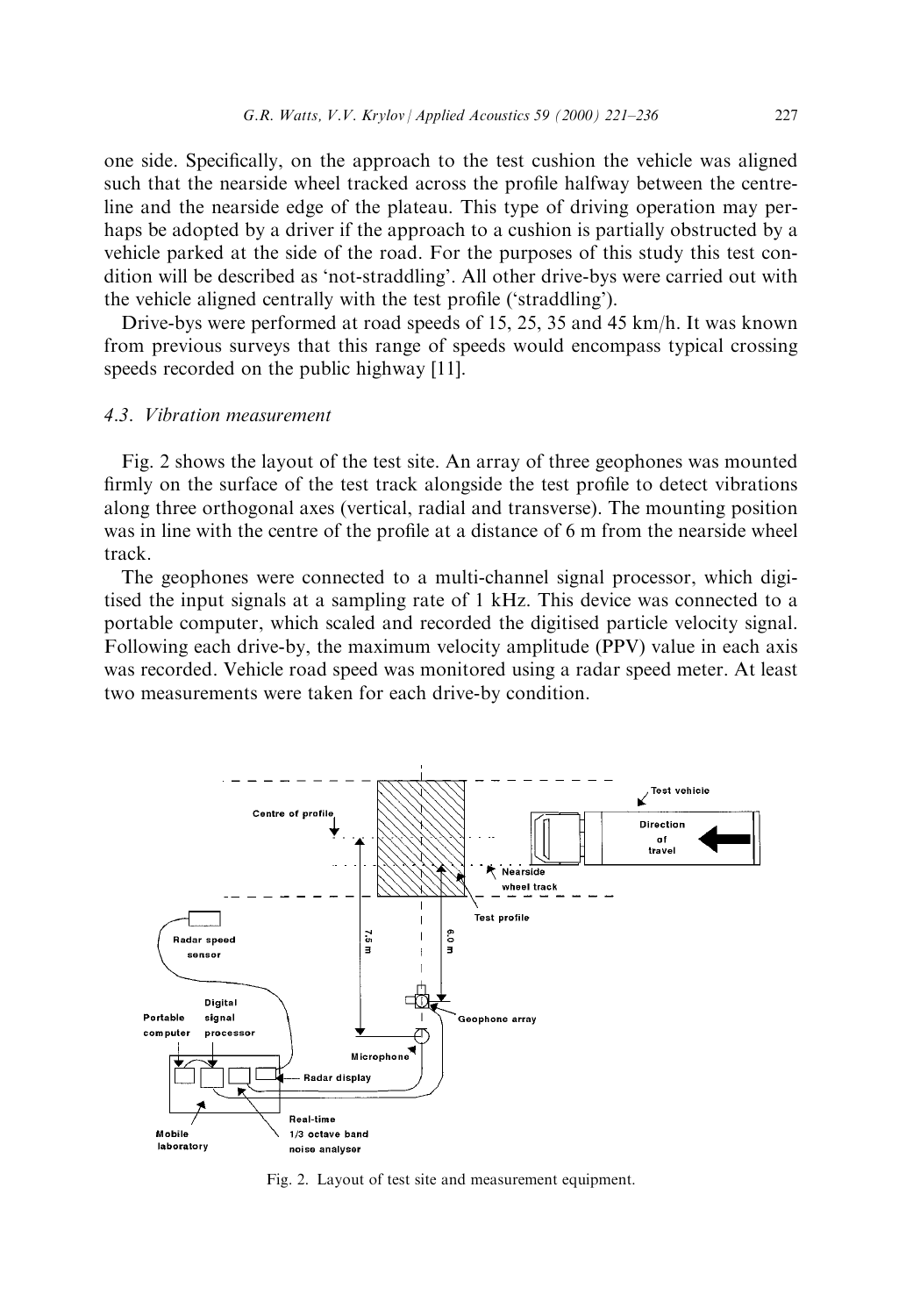## 5. Results

Typically peak vibration levels in the radial and transverse direction were less than 0.1 mm/s and in comparison with the vertical levels recorded under similar conditions were not considered significant. Consequently, only the peak vibration amplitudes in the vertical direction were considered for further analysis.

## 5.1. Ground-borne vibration levels and vehicle speed

Generally the highest levels of vibration were produced by the heaviest vehicles. Considering all profiles the maximum and mean PPVs for vehicles over 7.5 tonne were 0.51 and 0.25 mm/s, respectively, while for vehicles less than 7.5 tonne the corresponding levels were 0.23 and 0.1 mm/s.

Fig. 3(a) shows the PPV values recorded versus speed relationships for the heaviest two axle vehicle (vehicle 7) and Fig. 3(b) shows the trends for the heaviest articulated vehicle (vehicle 11). As noted in previous studies there is a tendency for vehicle generated vibration to increase with increases in drive-by speeds for all of the profile designs tested. This effect is most pronounced for profile H (narrow round top hump) which caused the test vehicles to generate the highest levels of vibration recorded during the study. Profile  $F$ , the long flat-top hump produced higher levels than the long round top profile G. Profiles  $D$  and  $E$ , the narrow cushions, gave results which were similar to each other and gave the lowest vibration levels relative to the other profiles. Fig. 4 shows the vertical particle velocity time history recorded when vehicle 7 crossed profile F at 45 km/h. The average wheel hop frequency was approximately 12 Hz. The first peak in the time history is caused by the front axle tyres impacting the leading edge of the hump. The second and third major peaks were caused by the rear axle tyres striking the hump and then impacting the road after passing over the profile.

Fig. 5 shows for the three hump profiles  $(F, G \text{ and } H)$  the predicted PPV using the vehicle model and measured PPV for the heavy two-axle vehicle 7. The vehicle model was calibrated at a speed of  $25 \text{ km/h}$  for the profile G. It was assumed that the wheel-axle assembly was 1 tonne, the wheel hop frequency was 12 Hz and natural frequency of the wheel-axle assembly on the tyre was 10.3 Hz. It can be seen that the predicted values are in reasonable agreement with the experimental data especially in the case of the round top hump G. Both measured and predicted values show a trend of increasing vibrations with speed. The predicted vibrations produced by the flat-top profile  $F$  always lie above that for the round-top profile  $G$  of similar proportions and indicate a divergence above 35 km/h. Both these tendencies are reflected in the measured data. The predicted vibrations for hump H lie above the measured levels however they indicate similar rapid increases as the measured values at the highest speeds. A likely reason for the discrepancies between predicted and measured values of PPV, especially for the shortest hump profile H, is that the effective profile is smoother than the geometric profile due to the deformation of the tyres rolling over the hump. This deformation is likely to be greatest for a short rather than a long base hump. Since the model does not account for the varying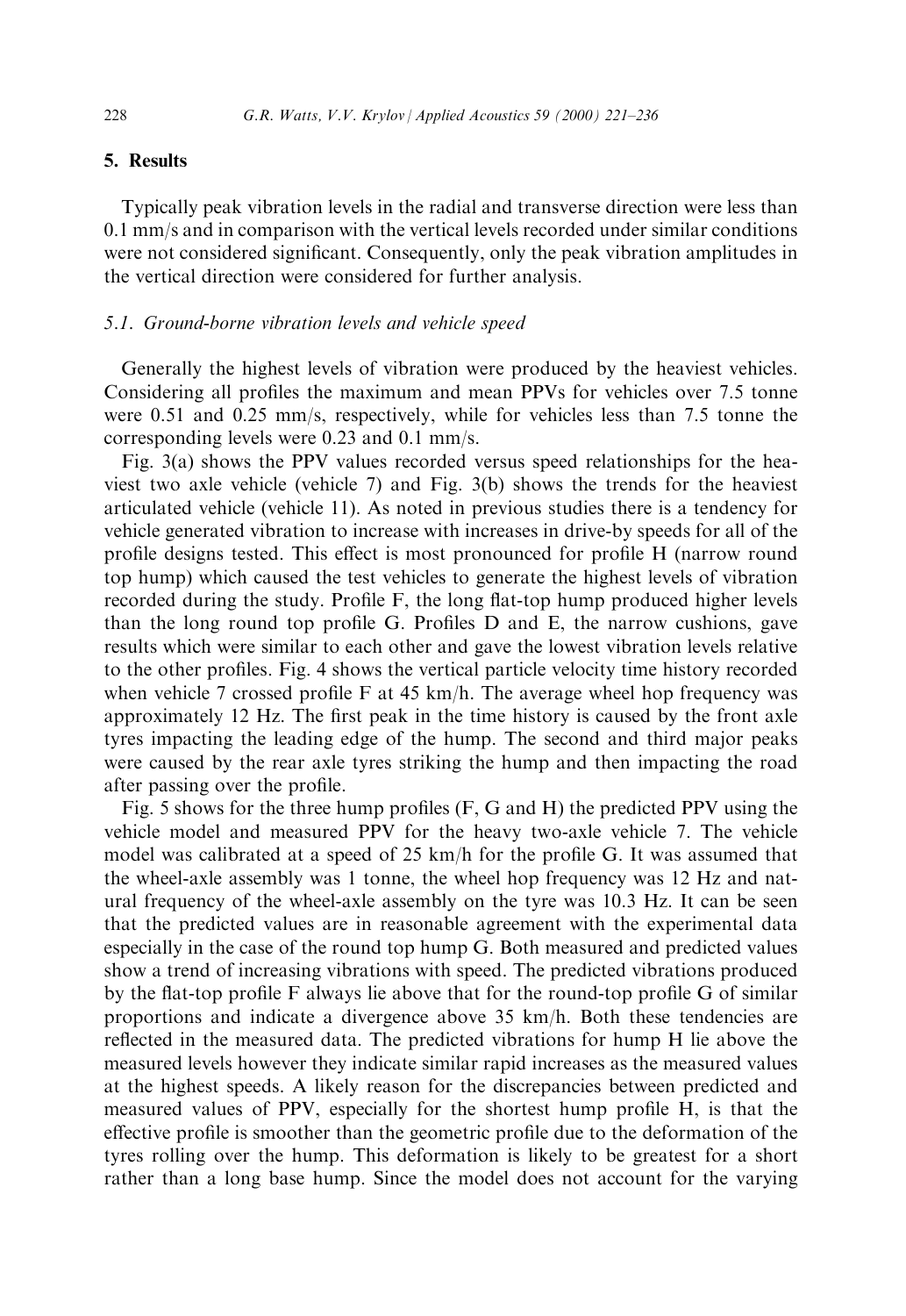

Fig. 3. Measured vertical PPV with vehicle speed for (a) vehicle 7 (heaviest two-axle truck) and (b) vehicle 11 (articulated truck).

degrees of deformation the Fourier spectra of the forces  $T(\omega)$  applied to the road and the resulting predicted vibration levels are likely to be lower than the measured levels of ground vibration generated for profile H. In future modelling the effect of the size of the wheel-contact patch with the road surface should be taken into account. Other possible reasons for the discrepancies include the non-linear spring rate and variable damping of the lorry's suspension and the constraint within the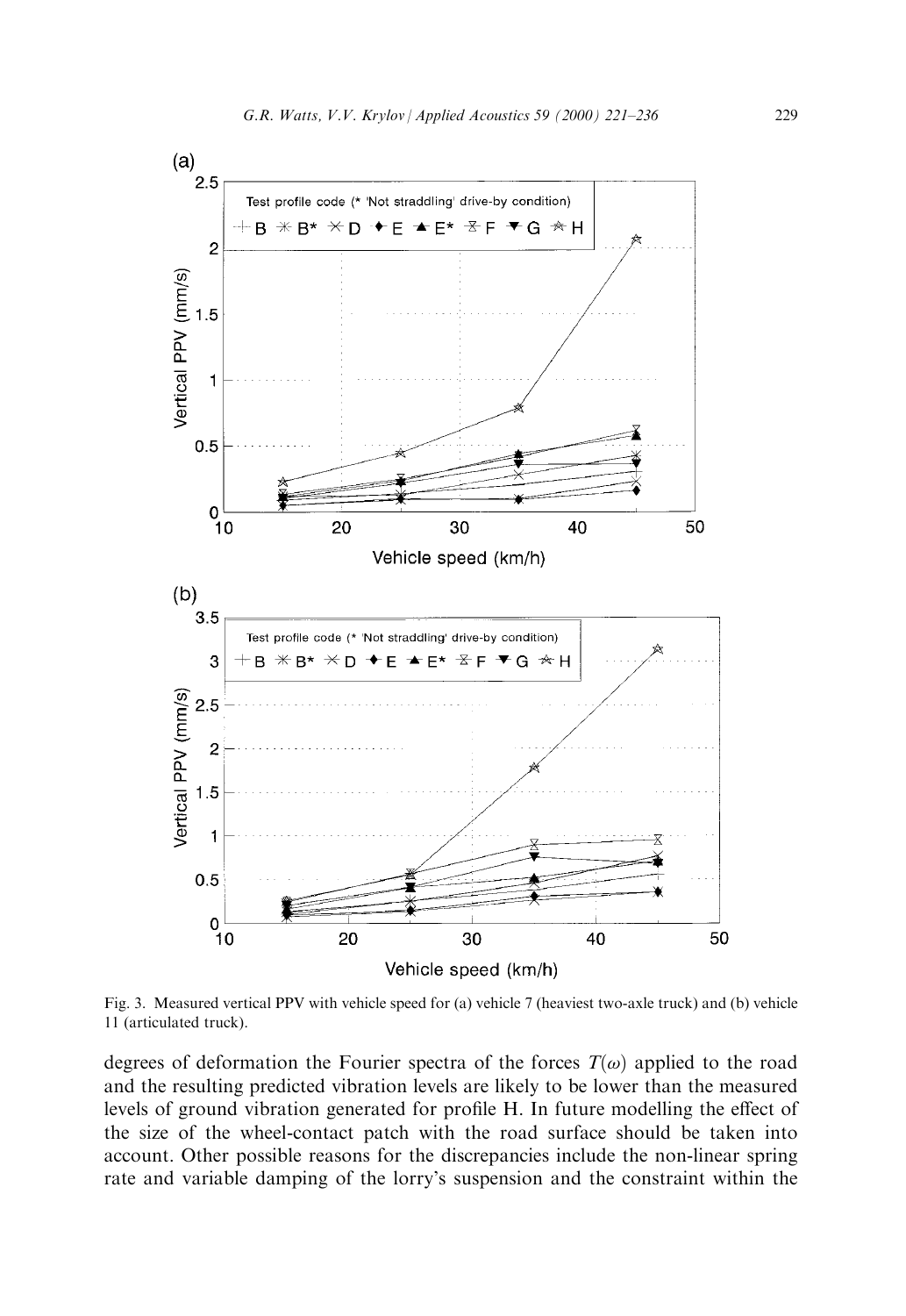

Fig. 4. Time history of vertical particle velocity for vehicle 7 (heaviest two-axle truck) over profile F at 45 km/h.



Fig. 5. Measured and predicted vertical PPV with vehicle speed for vehicle 7 (heaviest two-axle truck).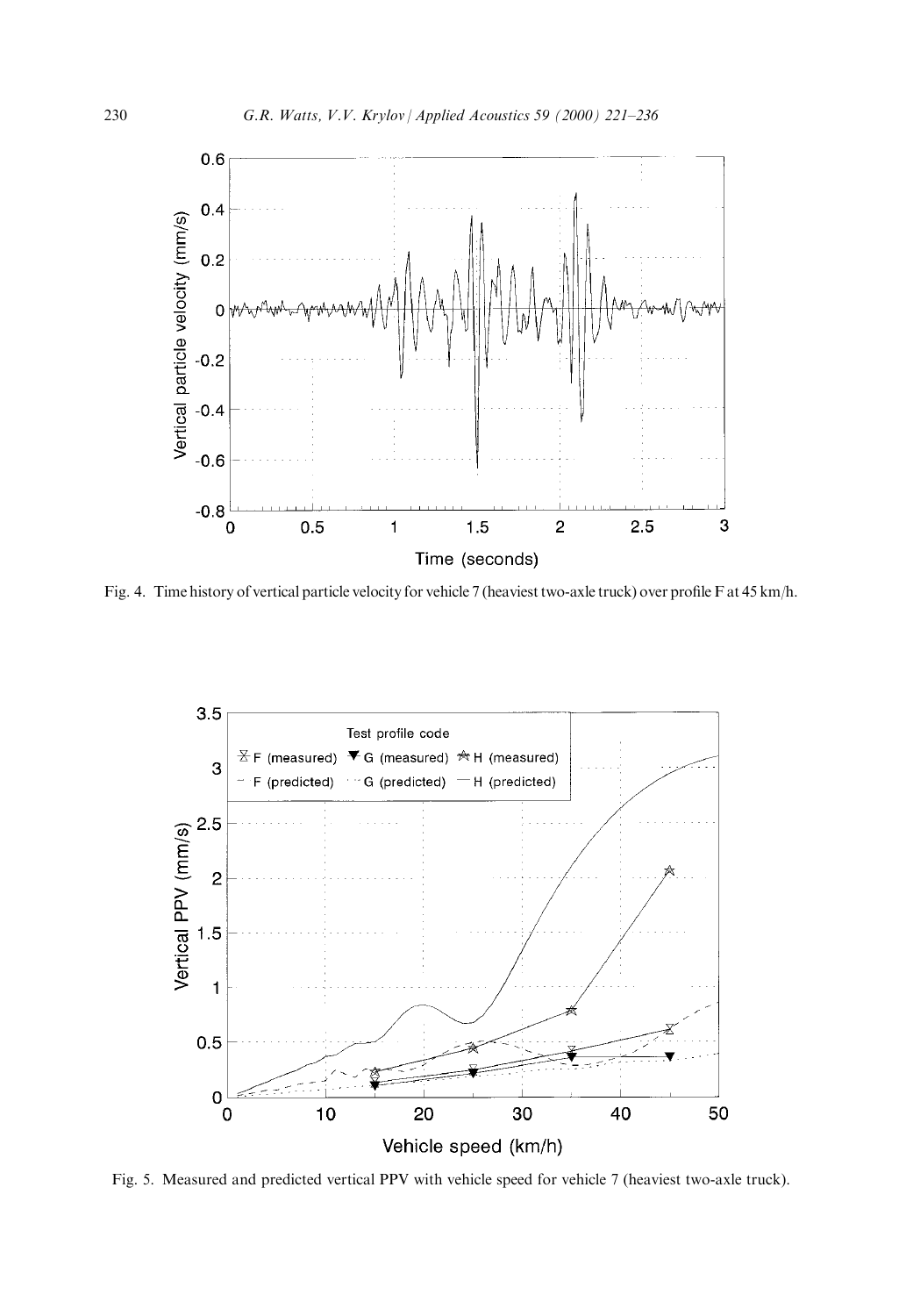model on the movement of the vehicle body. A suitably modified vehicle model would be useful in examining a wider range of profiles than would be possible with an experimental approach. Such a further study might prove useful in identifying more appropriate profiles for speed control.

## 5.2. Comparison of ground-borne vibration levels alongside different road profiles

Table 3 compares the calculated vibration levels alongside the different profile designs at the typical mean drive-by speed for each profile. The typical mean speeds for light and heavy vehicles were determined from survey data recorded at road sites where profile designs similar to those used in the test had been installed [11]. These results provide a more meaningful comparison of the vibration levels likely to be caused by the different profile designs in practice. It can be seen that most of the typical drive-by speeds do not coincide with the actual drive-by speeds used during this study. Consequently, where necessary, the PPV values shown in the table have been calculated by interpolating between mean PPV values at test speeds above and below the typical drive-by speed. Profiles H, B (not straddling) and E (not straddling) have been excluded from these tables as typical crossing speed data were not available for these profiles.

The data in Table 3 give an indication of which profiles cause the least vibration generation under typical conditions. For example, profile G would appear to limit light and heavy vehicle speeds as effectively as profile F, but cause lower levels of maximum and means vibration. Likewise, it is likely that drivers typically cross cushions of profile design B at the same speed as they would cross cushions of profile design C, and yet the vibration generated alongside cushion B at these speeds was less. Although the mean heights of these profiles were approximately equivalent, the side gradients of profile C were steeper. This would have the effect of causing vehicles to ride higher over the profile than was the case for profile B. The generally higher vibration levels generated alongside profile  $C$  relative to profile  $B$  can most likely be attributed to the greater vertical displacement of vehicles passing over this profile.

| Profile code <sup>a</sup> | Typical drive-by speed $(km/h)^b$ | $PPV$ (mm/s)  |         |      |
|---------------------------|-----------------------------------|---------------|---------|------|
|                           | Light vehicle                     | Heavy vehicle | Maximum | Mean |
| C                         | 22                                | 24            | 0.51    | 0.26 |
| F                         | 22                                | 18            | 0.41    | 0.25 |
| $\mathbf{A}$              | 22                                | 24            | 0.40    | 0.22 |
| E                         | 42                                | 40            | 0.34    | 0.20 |
| D                         | 30                                | 34            | 0.31    | 0.19 |
| B                         | 22                                | 24            | 0.30    | 0.19 |
| G                         | 22                                | 18            | 0.29    | 0.19 |

Table 3 Maximum and mean of PPV for all test vehicles for each profile at typical mean crossing speed

<sup>a</sup> In order of highest maximum vibration level.

<sup>b</sup> See Reference [11].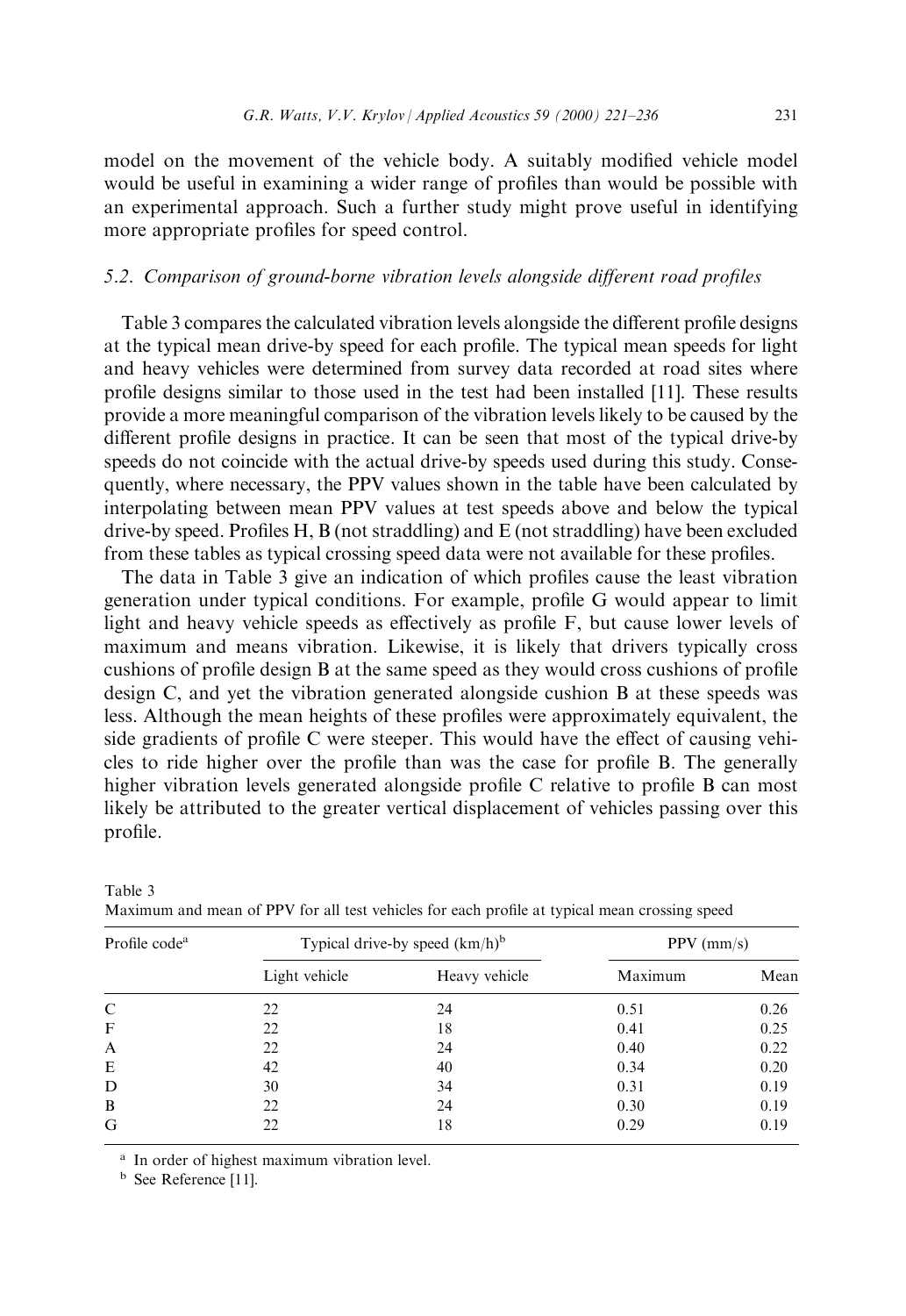## 6. Prediction of vibration at other sites

## 6.1. Predictions for different soil conditions

Table 4 lists the ground scaling factors, g, and power coefficient for attenuation, x, (referred to in Section two, Theory) that need to be applied to the track test results,  $PPV<sub>t</sub>$ , in order to predict vibration levels on different soils.

Applying these scaling factors to the results for the different profiles and modifying the prediction equation (1) above it can be seen that the predicted PPV at the building foundation at a site location,  $PPV_s$ , is given by:

$$
PPV_s = PPV_t g \left(\frac{r}{6}\right)^x \tag{5}
$$

where  $r$  is the distance from the measurement point to the nearest wheel track over the profile and  $x$  is the power coefficient, which determines the attenuation rate.

For each hump or cushion tested, Eq. (5) can be used to determine the closest distance,  $r_{\min}$ , that a profile can be positioned to a dwelling before there is a likelihood of perceptible vibrations or risk of building damage.

To avoid exceeding the criterion level in each case this minimum distance is given by:

$$
r_{\min} = 6 \left( \frac{PPV_s'}{PPV_t} \right)^{1/x} \tag{6}
$$

where  $PPV_s$  is the criterion level for either perceptible vibrations or building damage.

The results of the calculations of minimum distances for various ground conditions are given below.

## 6.2. Criteria for disturbance and building damage

It is important to consider what guidance is available in order to determine the minimum levels of vibration that are likely to be perceptible in buildings and the minimum levels at which there is a risk of building damage.

Table 4 Ground scaling factors and power coefficients for different soils

| Ground type  | Ground scaling factor $(g)$ | Power coefficient for attenuation $(x)$ |
|--------------|-----------------------------|-----------------------------------------|
| Alluvium     | 4.40                        | $-0.79$                                 |
| Peat         | 2.39                        | $-1.19$                                 |
| London clay  | 1.93                        | $-1.06$                                 |
| Sand/gravel  | 0.58                        | $-0.74$                                 |
| Boulder clay | 0.27                        | $-0.93$                                 |
| Chalk rock   | 0.06                        | $-1.08$                                 |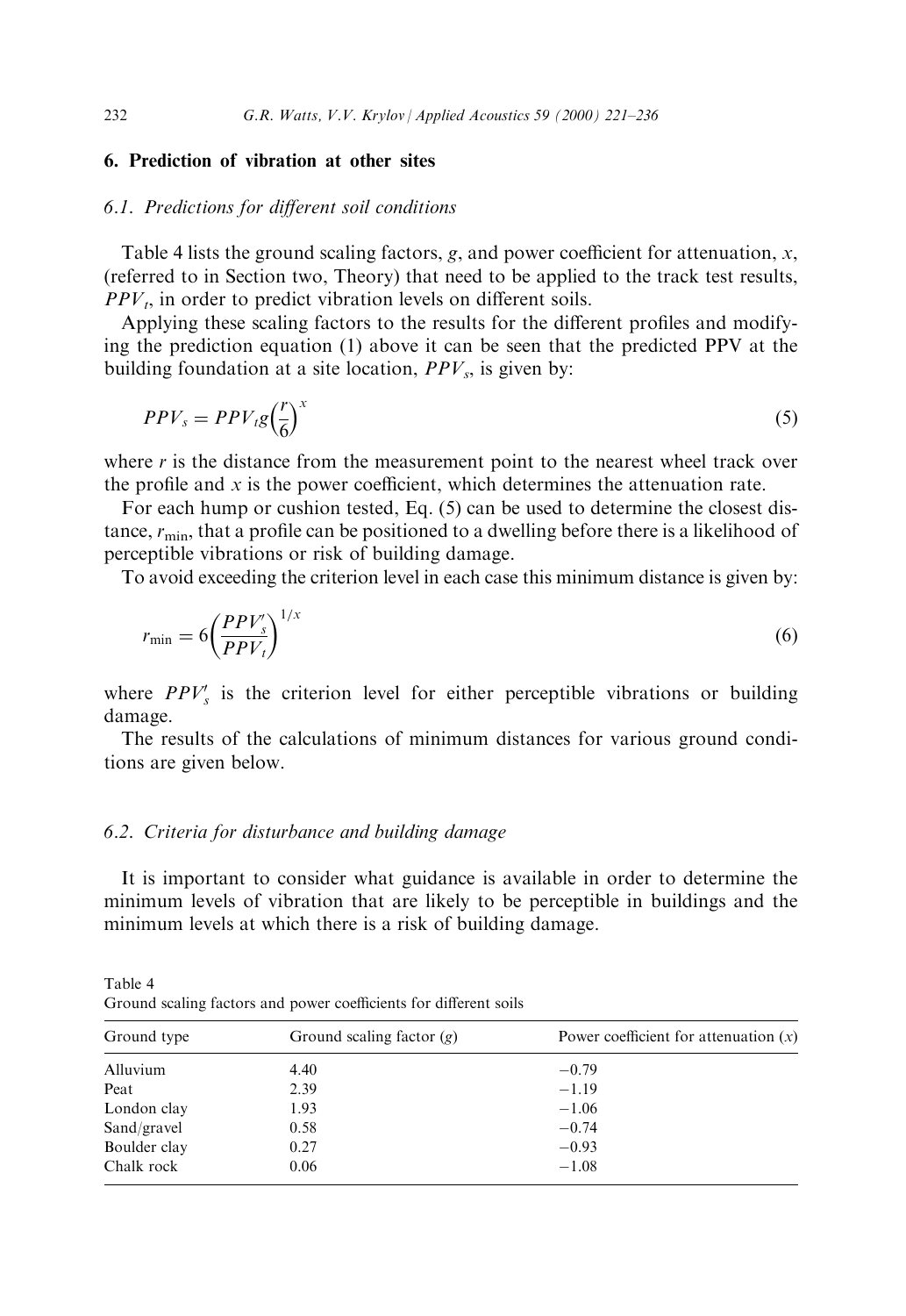It has been found that a continuous sinusoidal vibration in the vertical direction becomes perceptible at frequencies typical of traffic vibration when the PPV exceeds approximately 0.3 mm/s [12]. For short duration vibrations characteristic of traffic vibration the threshold is likely to be higher [13]. Note that British Standard  $6472:1992$  [14] specifies a method for determining satisfactory vibration levels of short duration or impulsive vibration in terms of measured PPV but this is most appropriate for blast induced vibrations. The threshold value represents an average value over a number of human subjects and therefore the possibility arises that some residents will detect the vibration at a lower level. Complaints are possible once vibration has been detected but a complaint threshold above which the vibration level is considered unacceptable can be considered to lie at a higher vibration level. On the available evidence it is not possible to give precise levels at building foundation level above which complaints from traffic vibration can be expected. A complicating factor is the manner in which ground-borne vibration is transmitted to the occupants. Amplification is known to occur on upper floors and the orientation of the body affects the sensitivity to vibration. However, from a review of the literature it was suggested that some degree of disturbance would probably occur when PPV levels exceed 0.3 mm/s while above 1.0 mm/s vibration levels may prove unacceptable and complaints may be made [3].

Studies of the effects of traffic vibration on buildings have indicated that there is no evidence that traffic vibration has a significant damaging effect on buildings. However, household surveys of traffic vibration have revealed that over 50% of residents considered that such vibration could cause damage [15]. Some superficial hairline plaster cracking was observed in a test house exposed to sustained repeated simulated traffic vibration with a PPV at foundation level approaching  $3 \text{ mm/s}$  [3] which is an order of magnitude higher than the perception threshold. This cracking was considered to be a result of fatigue damage since damage occurred after several weeks of continuous vibration exposure. A review of case history information and damage induced by operations such as blasting and piling has been carried out and guide threshold values for direct vibration damage have been given in BS 7385:Part 2 [16]. The threshold relates to very minor damage (`cosmetic damage') such as the formation of hairline cracks on plaster finishes or in mortar joints and the growth of existing cracks. At a typical traffic induced vibration frequency at foundation level of 12 Hz the guide PPV value of 19 mm/s lies significantly above the expected complaint level.

## 6.3. Minimum distances to nearest dwelling

The guide PPV threshold values of 0.3 mm, 1, 3 and 19 mm/s for perception, complaint, fatigue damage and damage defined in BS 7385, respectively, were used to establish minimum distances at which humps and cushions should be constructed from the nearest dwelling to avoid these consequences. Eq. (6) above was used to calculate these distances using the scaling factors and power coefficients for attenuation given in Table 4 for the six ground types ranging from soft soils (alluvium and peat) to chalk rock. For prediction purposes the maximum PPVs obtained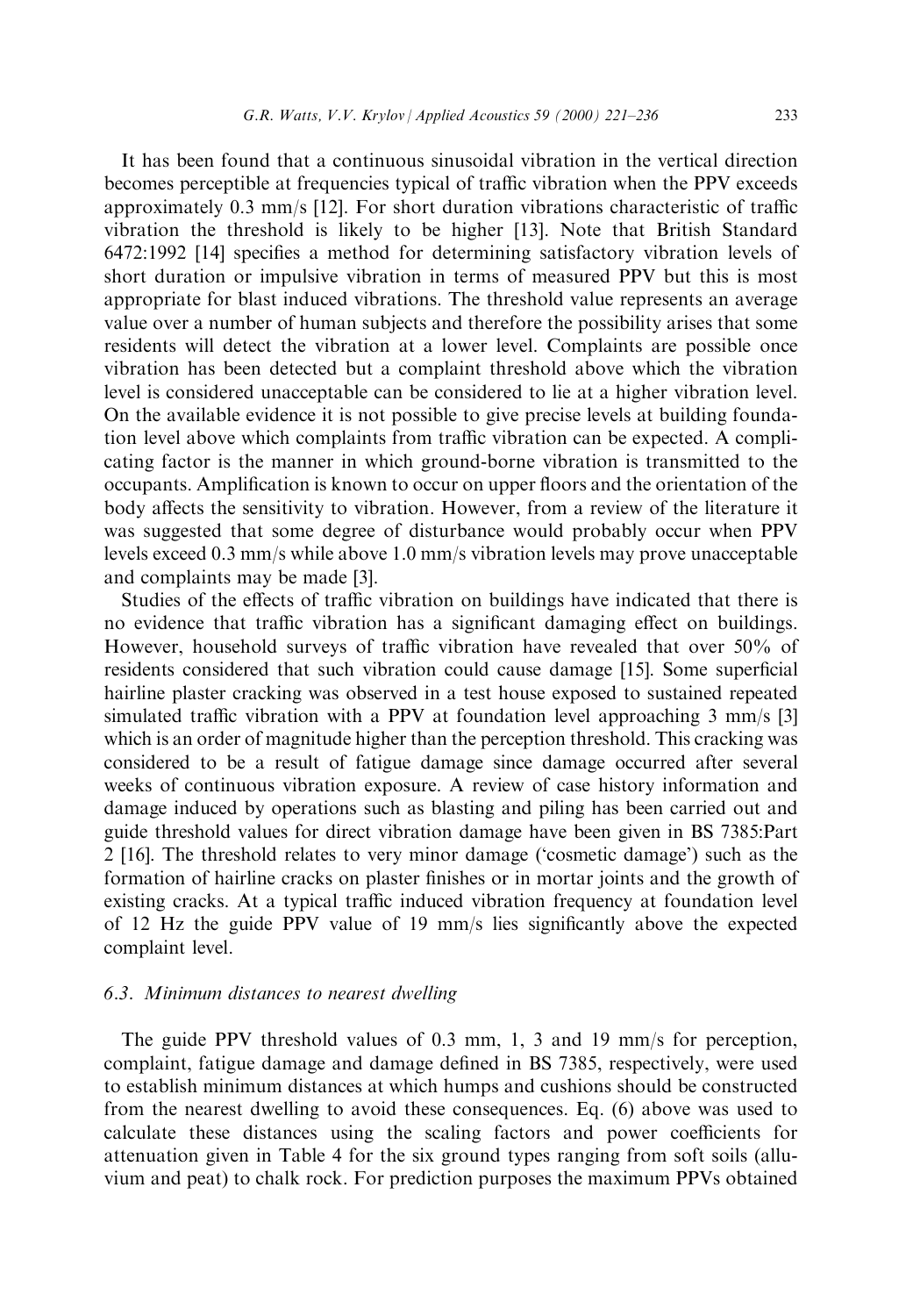

Fig. 6. Predicted minimum distances between road profiles and dwellings to avoid vibration exposure.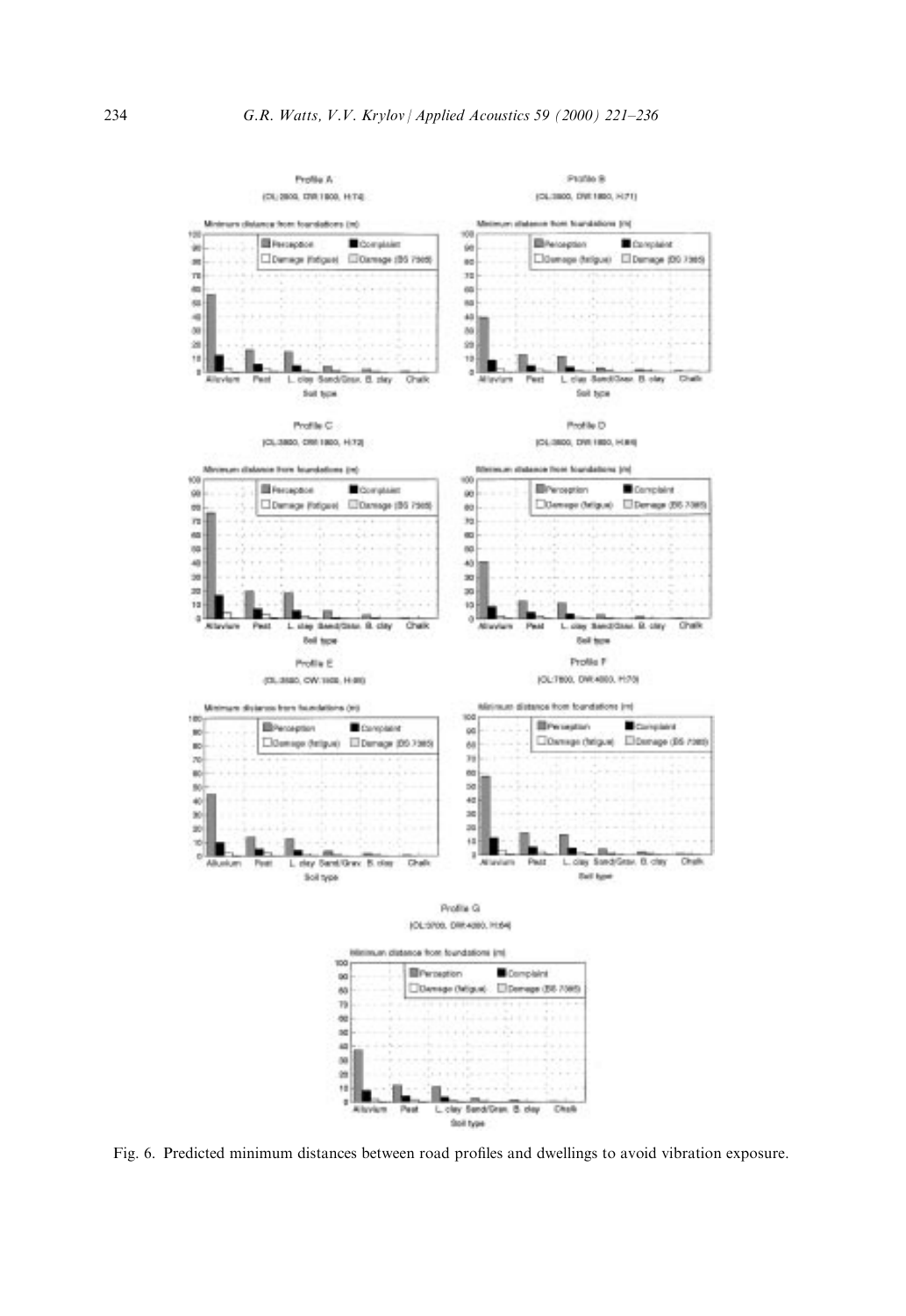at the typical mean crossing speed over each profile listed in Table 3 were used. In the case of cushions, the not straddling condition [profiles  $B$  (not straddling) and  $E$ (not straddling)] do not normally occur for heavy vehicles (approximately 2% at one location in a recent survey) and consequently there is little data for average crossing speeds under this condition. For this reason predictions are not given in these cases. However, at one survey site where a cushion similar in dimensions to profile E was installed it was found that peak vibration levels were increased on average by approximately 50% when heavy vehicles clipped rather than straddled the cushion [11]. In the case of hump H there is no crossing speed data available and because of the severity of the profile it is unlikely that this hump will be used on public roads.

For each profile the minimum distances are shown in graphical form in Fig. 6. It is clear that even very minor fatigue damage is unlikely to occur unless the profiles are placed less than 4 m from the nearest foundation on soft soils. It can be seen that minimum distances for the complaint threshold range up to 17 m and for perception threshold up to  $76$  m. Both thresholds are for profile C on alluvium.

It is quite possible for higher levels than those predicted to be encountered in some cases especially if the soil is layered so that significant reflections occur leading to lower rates of attenuation. In addition of course the soil type may not fall neatly within the categories for which data is available. In such cases it may be necessary to carry out measurements to verify these predictions.

#### 7. Conclusions

The results of this study show that speed control cushions and road humps can produce perceptible levels of ground-borne vibration. This can lead to complaints under the most severe conditions and anxieties concerning building damage. However, even under these worst case conditions it is very unlikely that the introduction of the profiles pose a significant risk of even minor damage to property.

The research has revealed the nature and scale of the problem and highlights the need to carefully consider the siting of these profiles in order to avoid causing vibration nuisance. The predictions of minimum distances between the various pro files and nearest dwelling on different soils should prove useful in avoiding problems in the future.

The vehicle model could be developed further to allow greater prediction accuracy. Such a model could prove useful in identifying promising designs which would limit the generation of ground-borne vibrations while providing appropriate levels of in cab vibration to discourage excessive speed.

#### Acknowledgements

The work was carried out in the Safety and Environment Centre at TRL under a contract placed by the Driver Information and Traffic Management Division of the